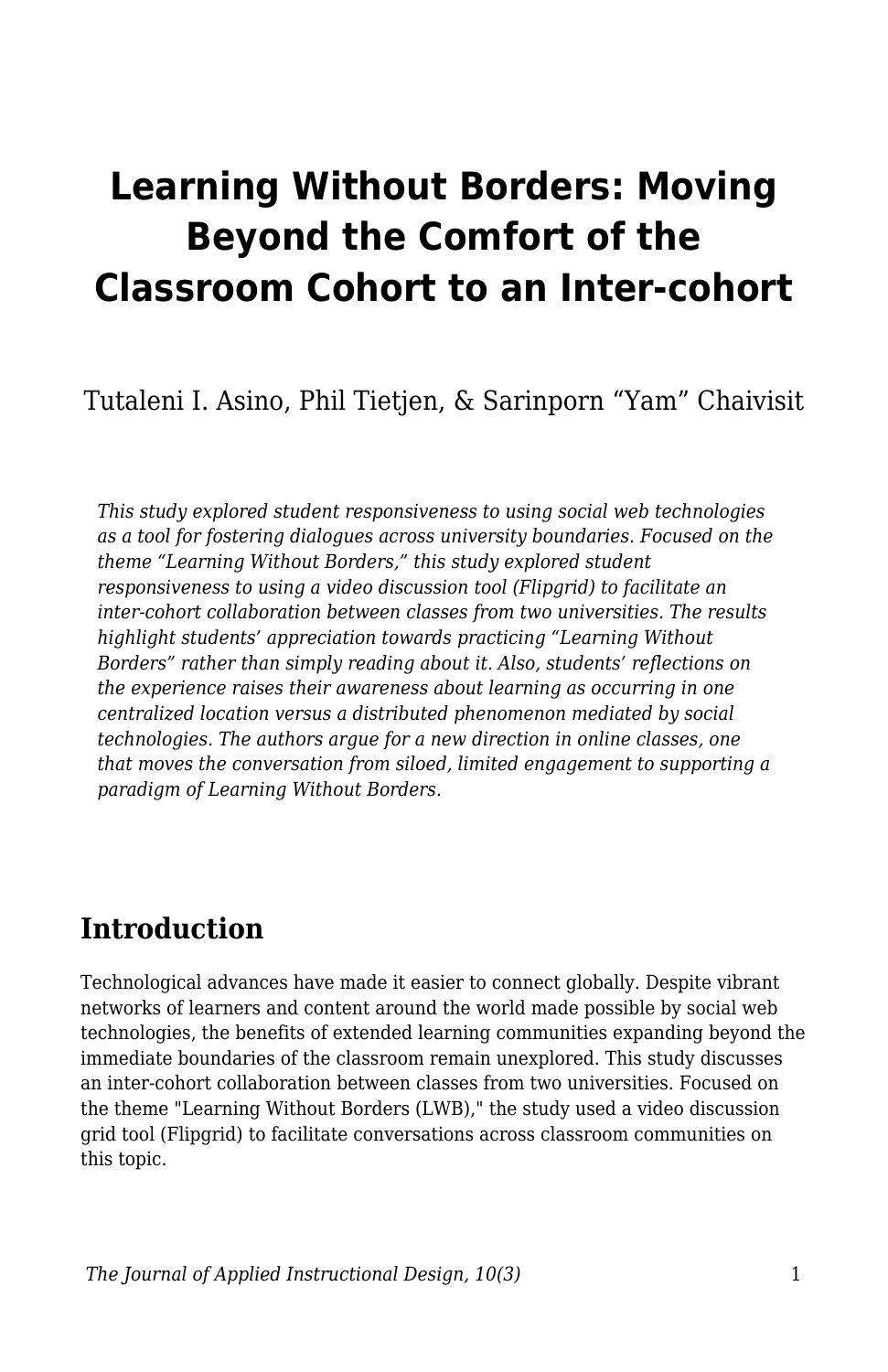While the advent of video in online classes is rightfully celebrated as a good innovation, the authors argue that there are many missed opportunities. As Mott and Wiley (2009) assert, most current use of video presents a picture where "…instructors and institutions are essentially making the old, content-centric paradigm more efficient, but leaving it largely unchallenged and unquestioned" (Mott & Wiley 2009, p. 6). Expanding their critique, they argue video use in educational contexts is unnecessarily limited by three common characteristics: a) imposing artificial time constraints on learning; b) privileging instructors as the foci in the learning process; c) situating teaching and learning in "walled gardens that are disconnected from the rich and vibrant networks of learners and content in the wider world" (Mott & Wiley, 2009, p. 7). It is the third element of this critique that has particular relevance to our study of video and the concept of LWB. Similarly, the study aims to respond to this gap by recognizing and supporting the synergetic learning occurring through networked collaborative discourse (Chen, 2019). Regardless of whether text or video is used, the ultimate goal of discussion boards is to promote engagement in a course. Therefore, the authors argue for a new direction in online classes that moves the conversation away from siloed, limited engagement (Asino & Tietjen, 2018) and towards supporting a paradigm of LWB.

Many class-based learning communities remain housed within the safe borders of their respective educational institutions despite the often-cited promises of webbased technologies to eliminate conventional boundaries such as geography. West and Williams (2017) propose further research should explore questions such as how new media technologies (e.g., Flipgrid) "clarify our understanding of the boundaries in learning communities" and "What relationships and/or level of interdependence can exist between learning communities defined by these various boundaries" (p. 1578)? This study used the video posting tool, Flipgrid, as a small step towards exploring student responsiveness to this type of mediated intercohort communication. Overall, students found it a positive experience and appreciated the opportunity to practice LWB rather than simply reading about it.

## **Literature Review**

LWB is used in the literature frequently, but often without an agreed upon definition. In general, it is most often used as a way to describe any type of learning outside a classroom. According to literature, understanding of LWB comprises of three key aspects: learning in service, removing distance, and collaborating on activities.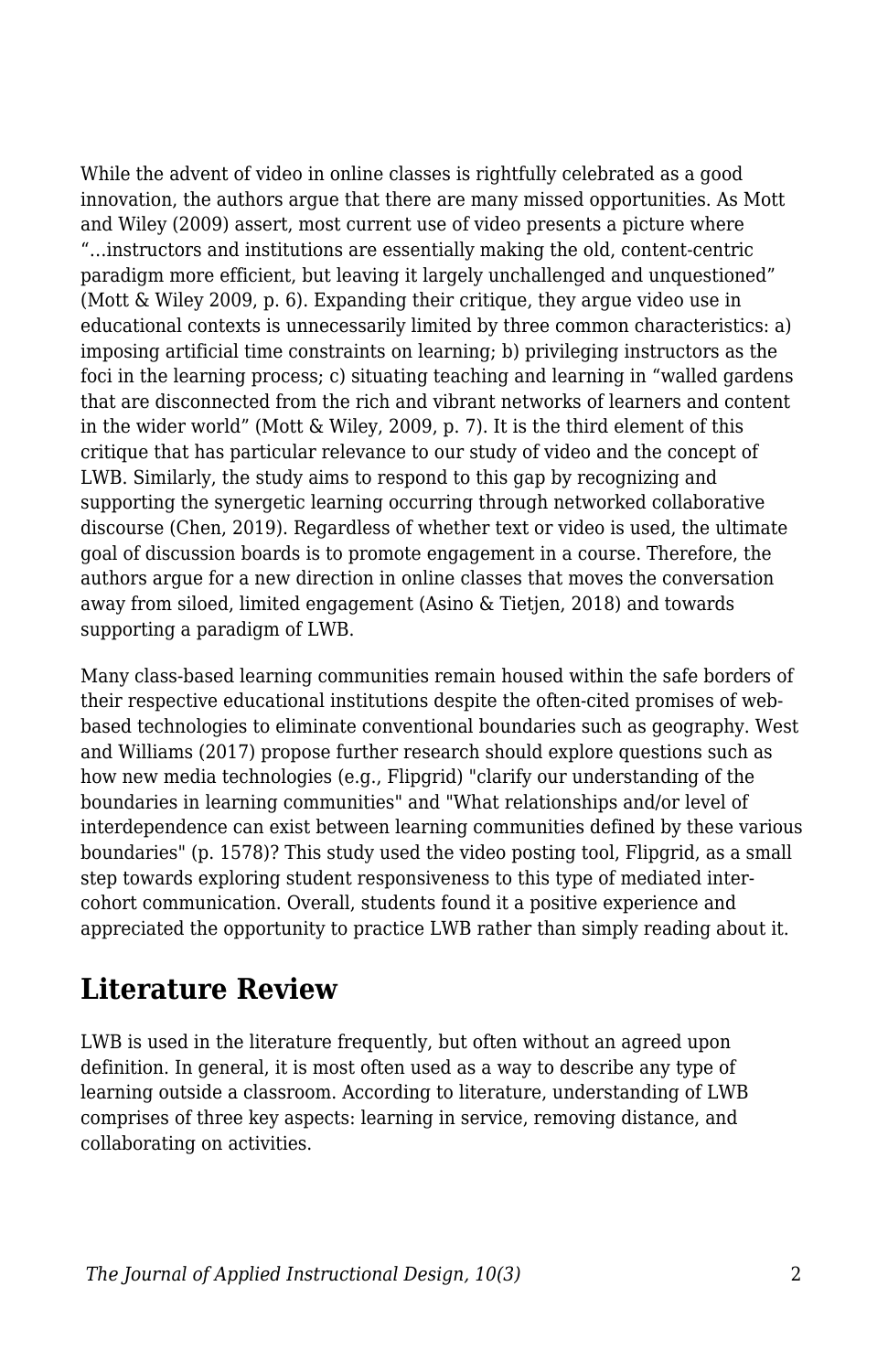### **Service Learning**

One of the most common uses of LWB refers to service learning. Flipsen et al. (2009) used the LWB concept to refer to community-based service learning in an international context. The authors viewed LWB as providing a way for students across national borders to work together. When engaging in LWB:

The cultural component stretches over the continents and stimulates participating students, instructors and communities to develop a flexible way of working, using all kinds of techniques and communication methods to work together adapting to different points of view and attitudes (p. 5).

Cox et al.'s (2008) concept of LWB describes service learning using the following example. For instance, taking students on trips to provide medical service as volunteers in countries such as the Dominican Republic, Cuba, and Guatemala. Similarly, Zhang et al. (2013) reported taking students to the Gambia to find solutions that address and convert agricultural waste to fuel briquettes. Kirkup (2015) discussed LWB in terms of bringing students to a university as a means of enhancing campus diversity. In the above instances, the term LWB was used as a reference to moving students from their physical borders on campus to an unfamiliar terrain to demonstrate learning is not bound to their campus.

### **Removing Distance**

A second reference to LWB in the literature refers to removing distance or showing distance should not inhibit learning. In their reflection on the disruptive impact of COVID-19 on clinical care and medical education, Brady and Pradhan (2020) linked LWB to the opportunities afforded by distance learning. They discussed how current technologies removed borders by allowing flexibility of not having to be physically on campus. Students can learn asynchronously, but also contribute synchronously from remote locations. Brown et al. (2018) associated LWB to distance education and blended learning experiences. The authors argued despite the borders distance provides, it was still possible to provide learners with meaningful experiences, including blended formats. Medina and Todd (2017) explored the issues through a lens of online safety, arguing for "learning without walls, learning without the sense of personal or system safety being compromised" (p. 203) no matter where one is located. In these examples, the concept of LWB was used to reference the removal of physical distance through technology by reminding learners that in the age of technology, safety awareness is not limited to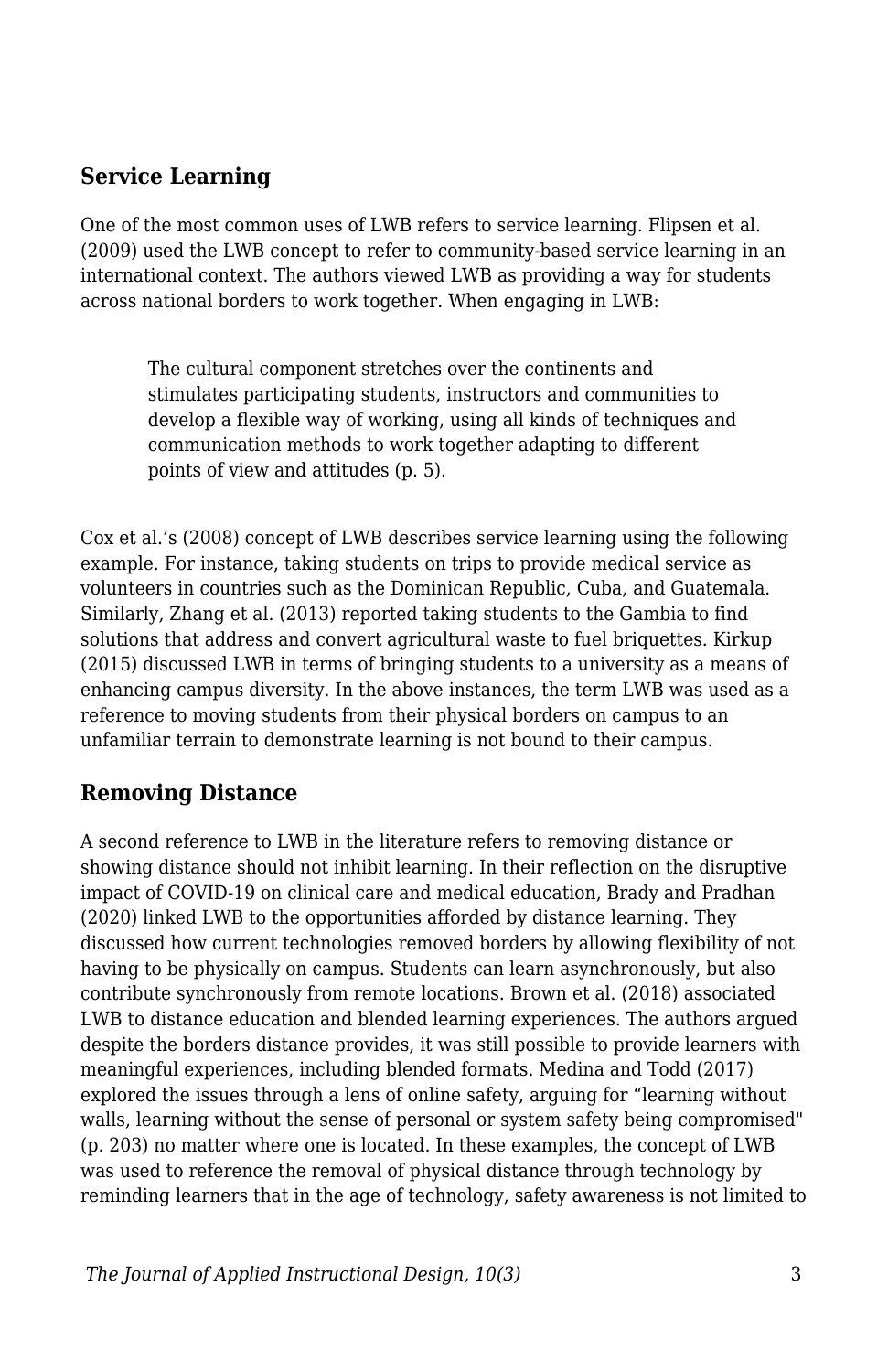safety in the physical world.

### **Collaborating on Activities**

The third type of LWB discerned from the literature included bringing students together and collaborating on problem-based learning challenges. In one case, students from the United States and China developed problem-solving and online collaborative skills through a virtual classroom exchange. In 2010, the State College Area School District (SCASD) in Pennsylvania, USA agreed to help develop a virtual international classroom exchange called the Schoolwires Greenleaf program. The program's project-based curriculum paired U.S. students with Chinese learners to collaborate, foster global citizenship, and prepare students for the digital work environment. In the work of Livshits and Vasilyev (2013), LWB means:

Students will have no borders: political (they can participate in international projects); without strict educational frames - they follow their schedule and took necessary subjects; they are also free to participate in the projects with professors and adult researchers - so they are not limited only to students projects' (p. 4).

In this case, LWB was conceptualized as not just about physical space but also collaborating and broadly removing various borders.

## **Defining "Learning Without Borders"**

As the literature review illustrates, there are many different definitions and conceptualizations of LWB. For purposes of this study, we conceptualize LWB as removing the borders of grades (undergrad/grad), institutions, Learning Management Systems ("LMS"), and other related bureaucratic borders (See Figure 1).

Figure 1

Conceptualizing Learning without Borders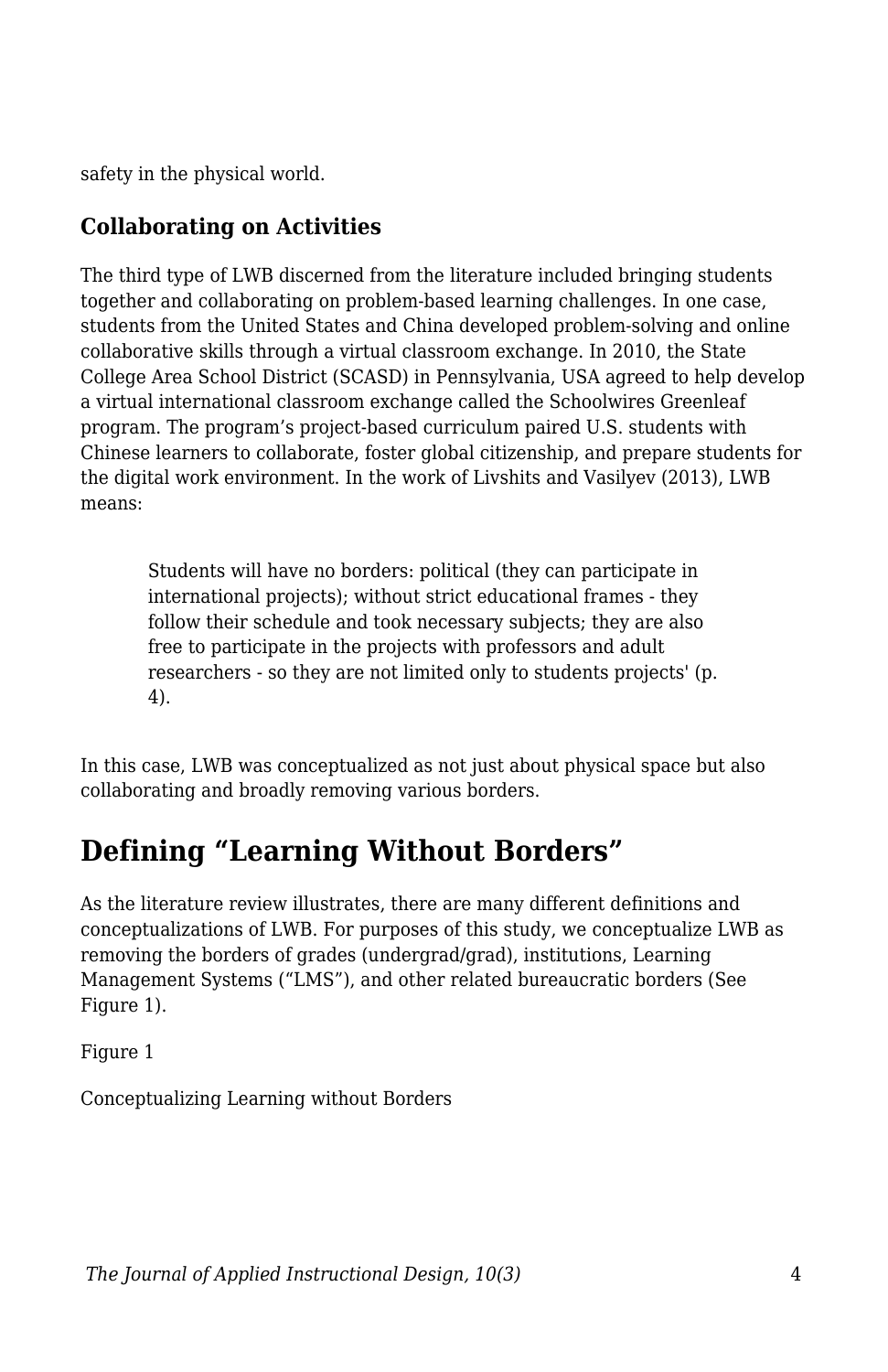

A picture showing the conceptualization of Learning without Borders

## **Method**

This study employed a design experiment, which involves an iterative cycle of designing, implementing, and evaluating (Cobb et al., 2003; Barab, 2014). For this paper, we report on the third iteration of the study.

## **Participants & Context**

This experiment featured one cohort from a university located in the Mid-Atlantic region of the U.S. ("Cohort 1") and another university from the southwestern region of the U.S. ("Cohort 2"). The Cohort 1 class consisted of 12 graduate students enrolled in an instructional technology and design program. The Cohort 2 class consisted of 20 graduate students enrolled in an educational technology program. Students were at varied levels in their master's journey and included inservice teachers as well as graduate students from various industries.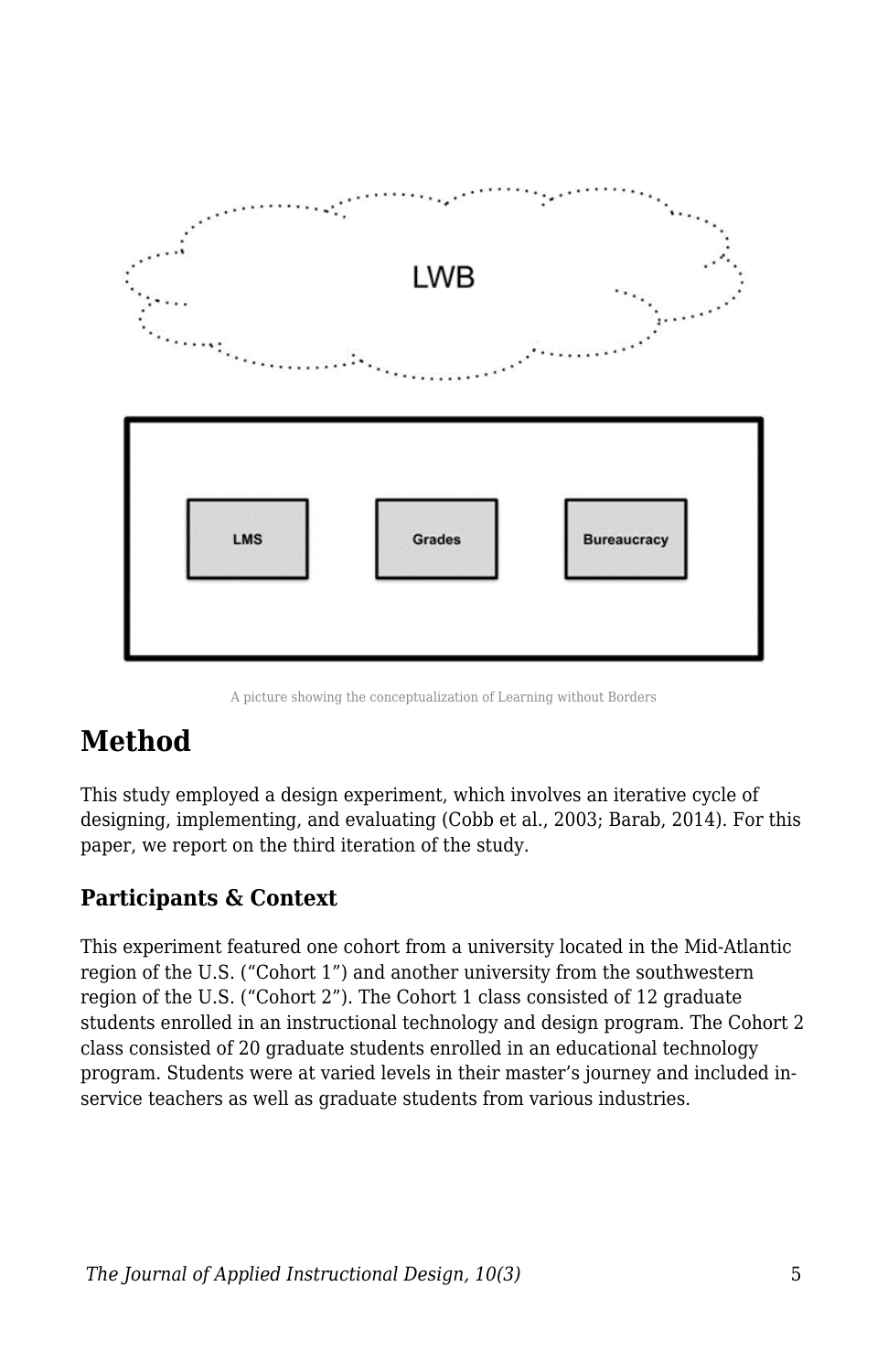### **Design Intervention**

The design intervention involved three phases. The first was an initial meet-andgreet where students posted a video introducing themselves. The second phase asked students to respond to the Positing the future of the field (Asino, 2015) column published in TechTrends. The column consisted of two articles. The first was, Contemplating the Future of Educational Technology by Dr. Patricia A. Young of University of Maryland Baltimore County, and the second section was The Future of Learning Design: The Future's So Bright I Gotta Wear Shades." by Dr. Kyle Peck of Penn State University. The column was selected because it highlighted aspects of LWB, specifically culture and systems thinking. In the first section, Young (2019) "emphasizes the importance of culture in our field and the design of learning and learning tools" (p.20). In the second section, Peck (2019) reflected on his "four decades career as a systems thinker and shares his optimism about the bright future ahead for the field" (p.20). In the third phase, we asked the students to reflect on their experience of participating in this "beyond borders" collaboration. A central question that guided this design intervention was, did the participant's conceptualization of LWB, change due to this experience? Accordingly, we focused our analytical lens on two aspects: (1) how the participants defined LWB at the beginning of the experience and (2) how they defined it at its conclusion.

## **Results & Analysis**

## **Participation Data**

Before presenting a more detailed analysis, a summary of participation data across the three main activities is provided (See Table 1).

Table 1

| <b>Activity</b>        | <b>Responses Replies Views</b> |    |           |    | <b>Engagement Hours</b> |
|------------------------|--------------------------------|----|-----------|----|-------------------------|
| <b>Introductions</b>   | 42                             | 48 | 1579 20.3 |    |                         |
| Article Reflection 38  |                                | 94 | 1655 40.2 |    |                         |
| Reflection Activity 17 |                                | 26 | 455.      | 87 |                         |

Participation Data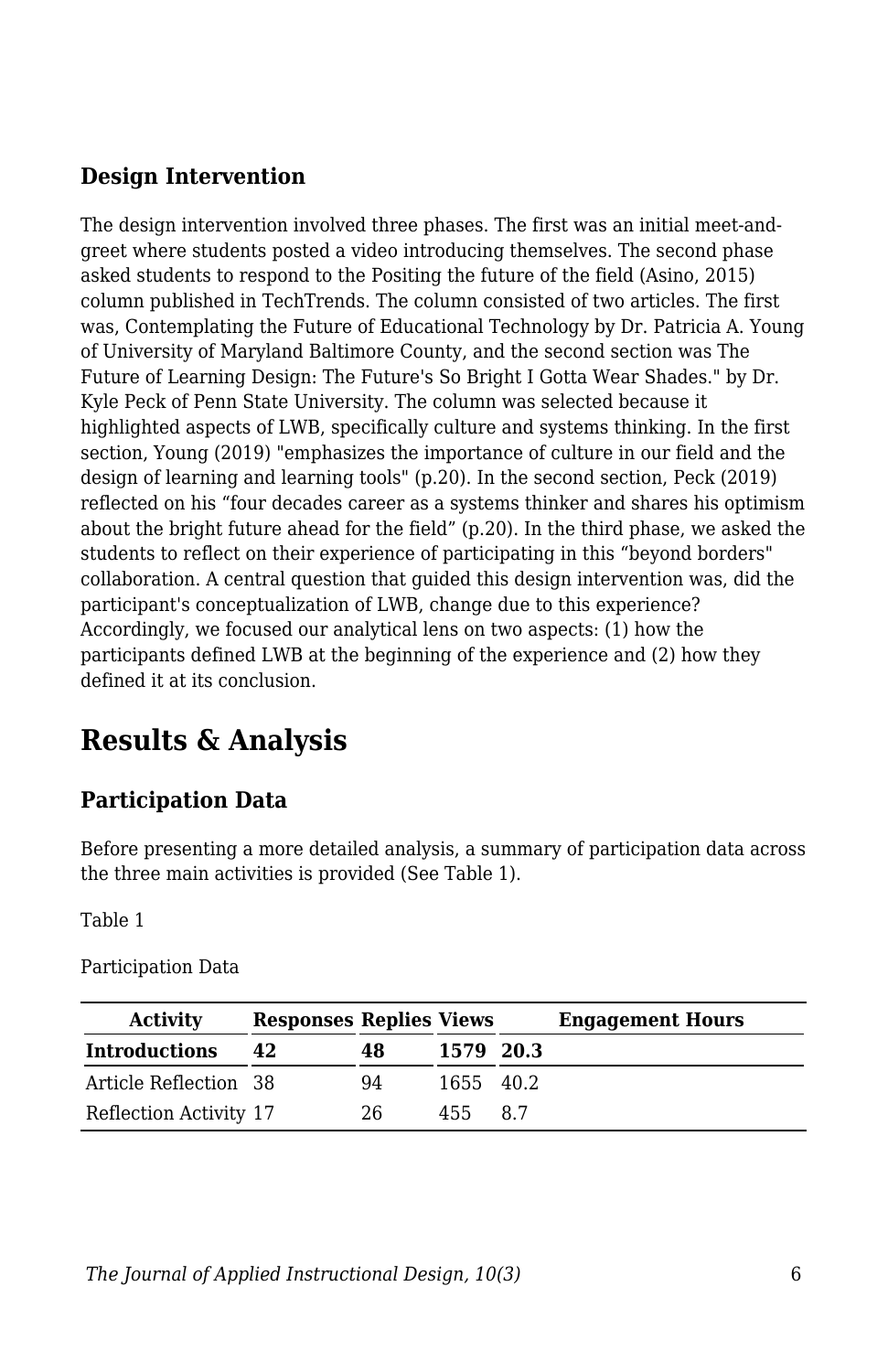### **Analysis**

Our data analysis consists of two levels. The first is a summary of emergent codes generated through an analysis of the transcript. The second is a comparative analysis of how participants described their conceptualization of LWB changing, or not, as a result of the experience (i.e., How do you define Learning Without Borders? After participating in this discussion activity, how has your definition of Learning Without Borders changed?).

### **Level 1 Analysis: How are the Participants Talking about the Experience?**

Before immediately delving into a comparison of how definitions of LWB may have changed due to this inter-cohort experience, some insights were made based on how the participants from these different universities were talking about and characterizing LWB. What keywords, phrases and words frequently emerged in their descriptions, framings and perceptions of LWB? Analysis of the transcripts revealed seven codes:

- 1. Space and time
- 2. Physical geography
- 3. Access
- 4. Autonomy
- 5. Collaboration
- 6. Pedagogy
- 7. Praxis

In the paragraphs below, we provide a definition and brief example of each code.

#### **Space & Time**

The code of Space & Time referred to instances where a participant described how LWB meant learning was not restricted to a predefined classroom space and time. Similarly, this conceptualization of LWB meant the student could tailor learning to a time that was most suitable to their schedule. An example of the "Space & Time" code is demonstrated in the excerpt:

It means being able to learn share communicate without the confines of 4 walls or the confined of having to do it at us in very specific time. It is open. I can do it with any one, it doesn't matter where they are located.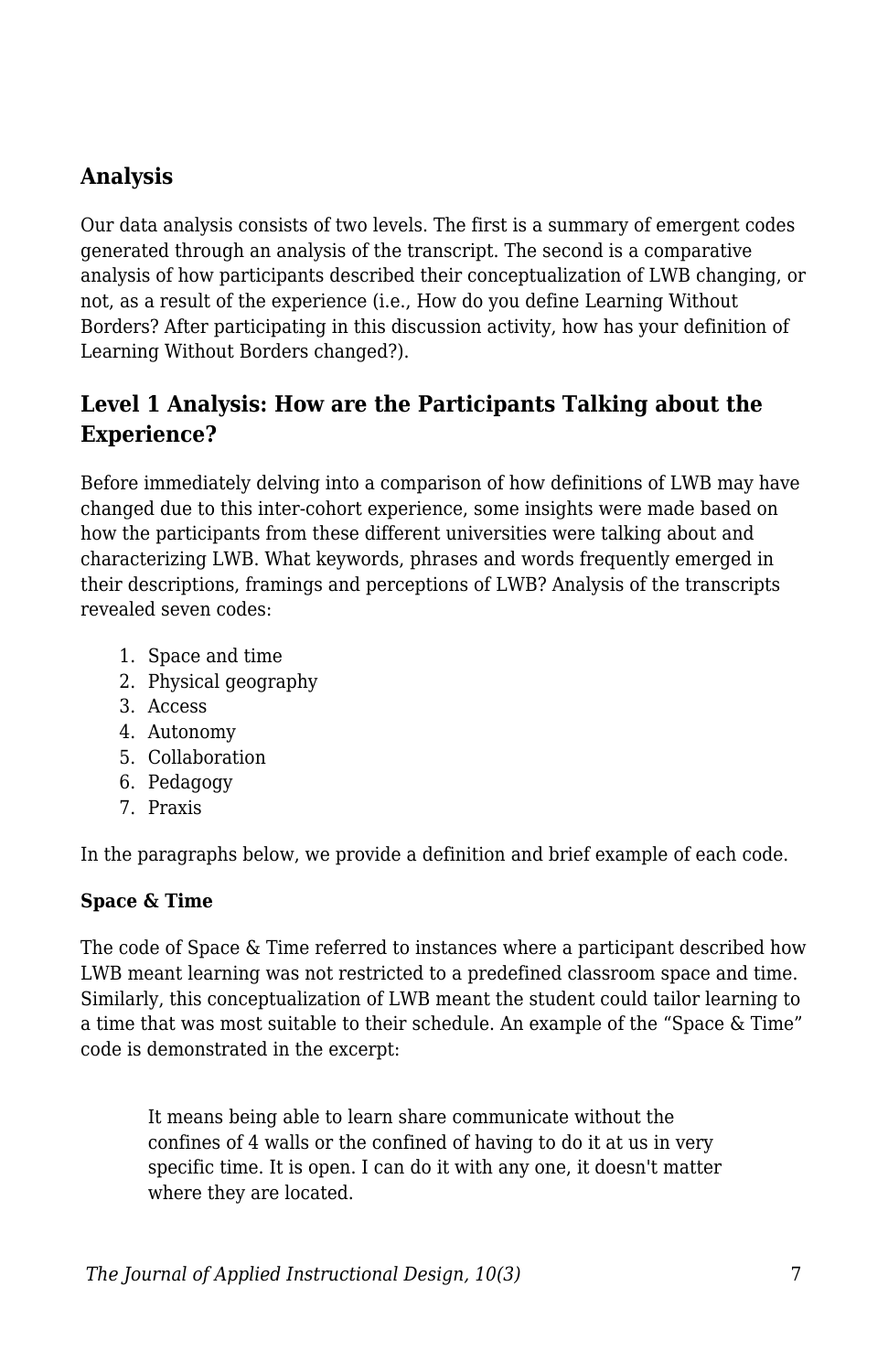#### **Physical Geography**

Similar to "Space & Time", the element of physical geography emerged in participants' definitions of LWB when they explicitly referred to their physical location and how it related to learning (e.g., as an obstacle being removed). For example, in the following excerpt is "It doesn't depend on where you live. It's about your desire to learn and you're not confined to only knowing about the things that are going on in your area."

#### **Access**

Access generally pertained to when participants contextualized LWB as providing all people equal access to resources for learning. An example of this is "Learning Without Borders to me means that we should really have all the information at our fingertips. And that everything would be accessible to us".

#### **Autonomy**

The characteristic of autonomy surfaced when participants defined LWB by how it enabled one to pursue self-directed learning. An example:

I'm a big believer in trying to better yourself and be better for this world so I think that that's all great. There's a lot of great things out there, I've really enjoyed this week, collaborating with Oklahoma State. I think it's great to get a different perspective from people that we wouldn't normally interact with everyday.

#### **Collaboration**

The element of collaboration could be observed when a participant defined LWB as support for building understanding across divergent viewpoints. An example is in the following excerpt:

What Learning Without Borders means to me is the realization, or the fulfillment of what the Internet dreams of the Internet originally came with in the late 90s, where people were talking about communication with people from all over the place not necessarily just your own country not necessarily your own ethnicity or culture. … should be able to have a classroom where I can join students from Africa from Asia from everywhere and the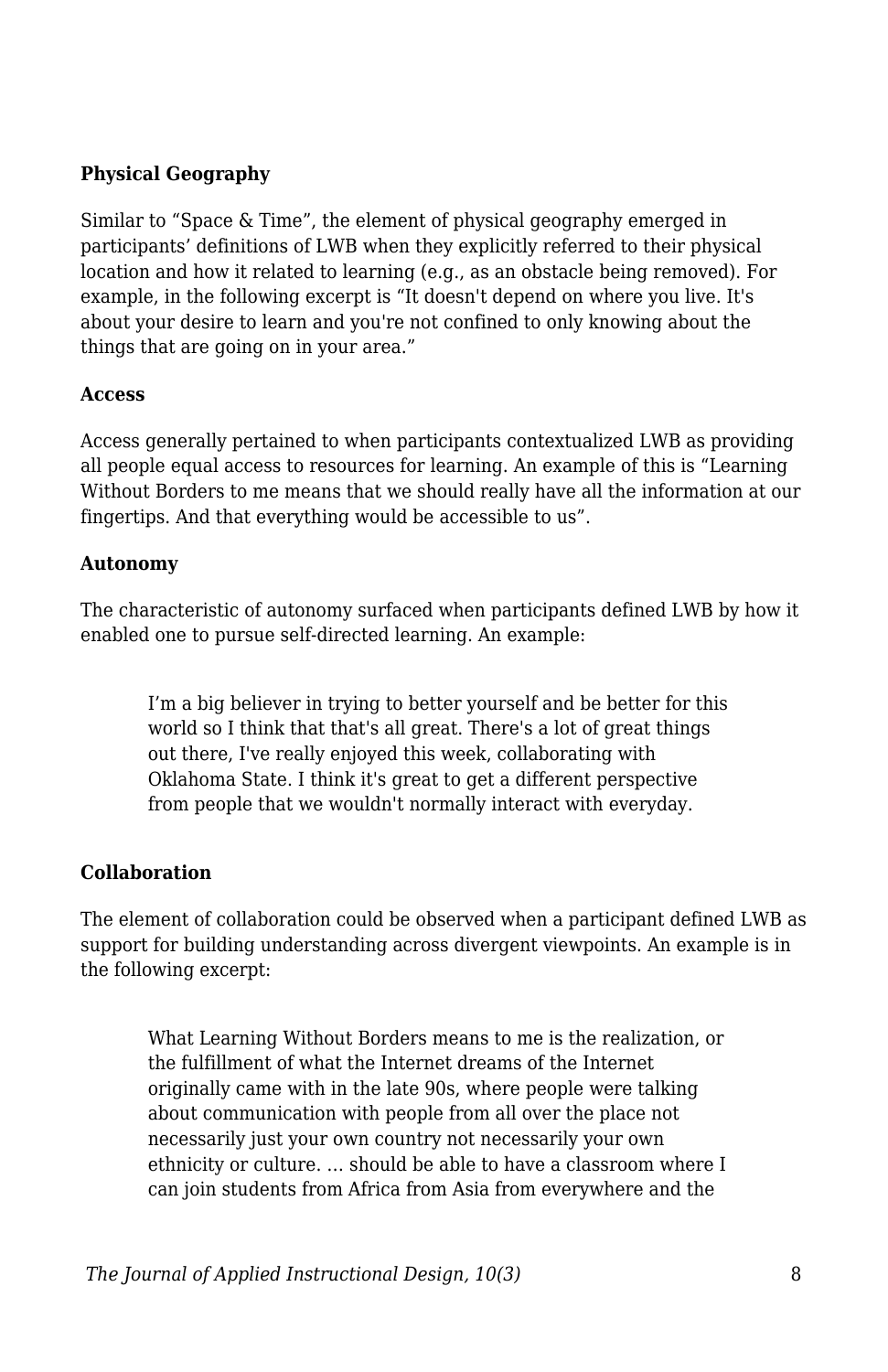same thing.

### **Pedagogy**

The element of pedagogy was noticed when participants defined LWB as how it stimulated new ideas for changing their teaching practice. An example is "I've had a lot of fun. I look forward to doing more of these styles of assignments and classroom education, and I might start incorporating something similar to this in my own work, education".

#### **Praxis**

Praxis most notably surfaced in the data when participants described how they saw the current activity as a form of applying or doing LWB rather than just reading about it. An example of this is "we're practicing learning Without Borders" and "... so after this week. I feel like my understanding of Learning Without Borders has definitely increased and I feel that after having this experience **I have gone just from learning and talking about Learning Without Borders actually doing it** [emphasis added]".

### **Level 2: Content Analysis**

To better understand student responses towards extending the boundaries of their respective classrooms, our second level of analysis of the data primarily focused on student reflections and how the experience impacted or changed their notions of LWB. More specifically, the analysis focused on two categories of change as a result of participating in this experience: (1) those participants who explicitly acknowledged a change in their definition of LWB and (2) those who said the experience did not change their definition or only in very small ways.

#### **Change in Definition of LWB**

We begin this level of analysis by focusing on examples of participants who described their definitions of LWB as changed. To adequately contextualize the nature of this change, the definition they gave before participating in the experience and the definition they shared afterwards are provided. In this first example, the participant conceptualizes LWB primarily as an issue of access to resources and the importance of equity when it comes to the access of educational resources: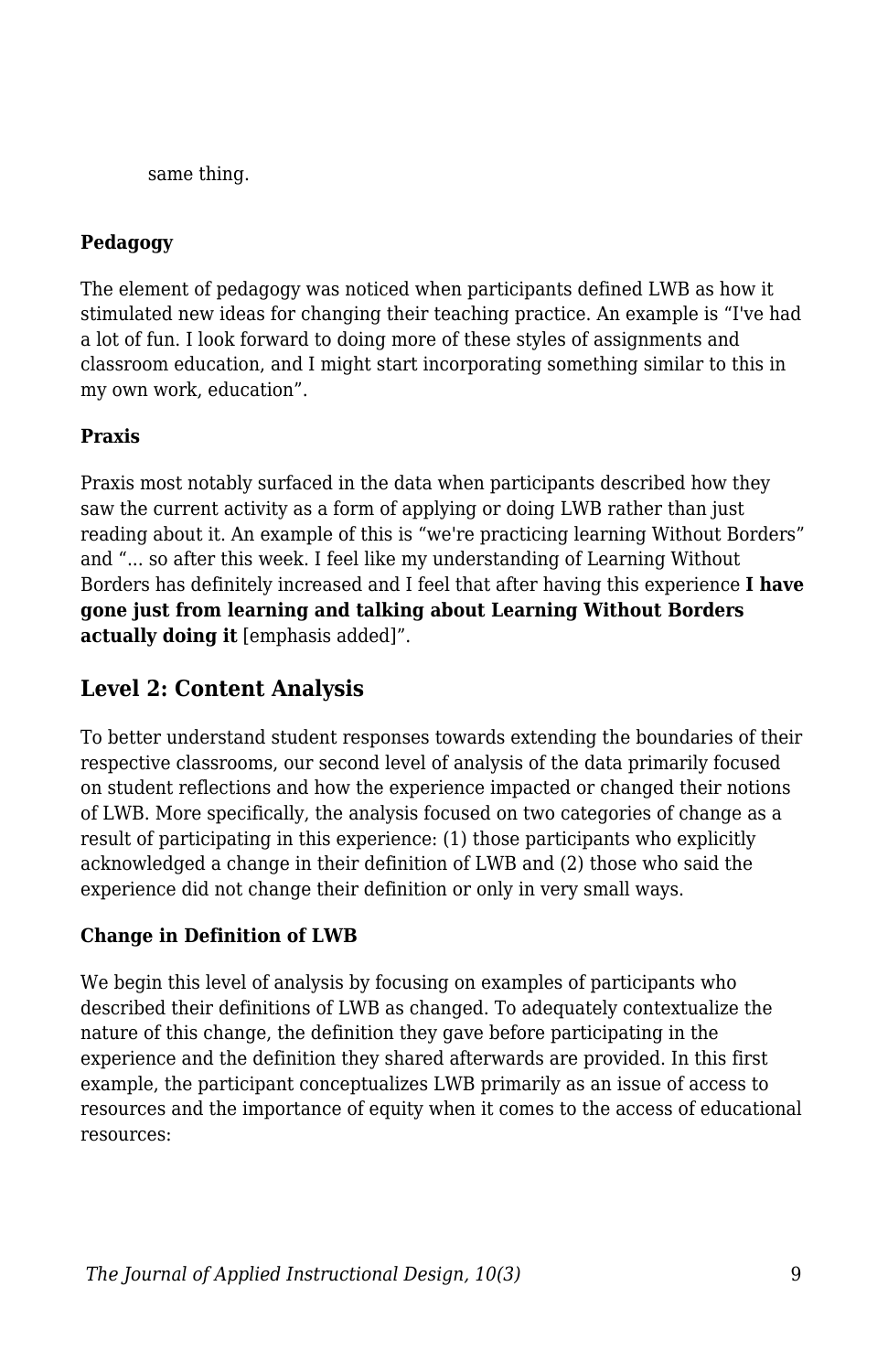Before: "And Learning Without Borders means to me that. We can all have access to the same information. And it doesn't matter where we're from what we look like? What other resources we have things like that".

After: "so after this week. I feel like my understanding of Learning Without Borders has definitely increased and I feel that after having this experience I have gone just from learning and talking about Learning Without Borders to actually doing it. It's been really helpful in showing me the benefits that learning Without Borders and online learning can have with students, especially students who don't have the same type of access to learning materials as other students and so this has been a really helpful experience. I really liked it and I feel like I've learned a lot".

In the case of this participant, a transition in their definition of LWB from one that is more abstract and arguably idealistic (e.g., "We can all have access to the same information") to one that is more concrete and specific (e.g., "after having this experience I have gone just from learning and talking about Learning Without Borders actually doing it") is apparent.

In the next example, the participant explains the change in their LWB definition has undergone a small, but nevertheless noticeable change:

Before: "Learning Without Borders means to me, giving students the freedom to learn any place at any given time. It allows individuals who may work, a 9 to 5 job or even though they have families. The ability to continue their education."

After: "overall, I definitely enjoyed this week's discussion and it kind of changed my viewpoint a little bit about learning Without Borders. And I just think it's a great tool and I hope that we can use this in many ways. I just want to think also doctor [name of professor facilitating the experience] for putting this together and allowing us to join you guys an open this up in a different format".

Initially, the participant conceptualizes LWB as affording an individual personal flexibility with regard to their professional and family responsibilities. After the experience this participant envisions LWB as more specifically connected to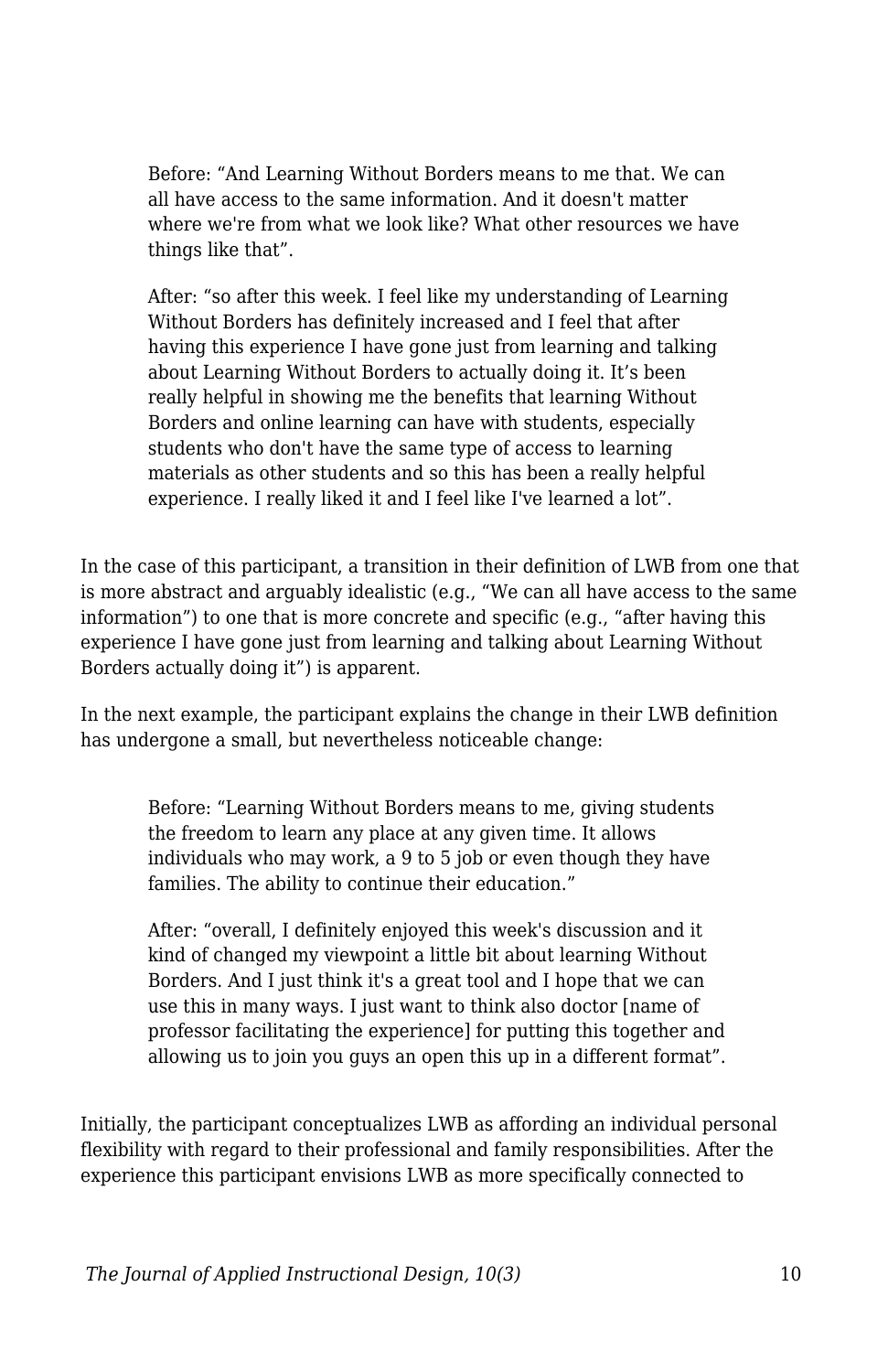pedagogy, and specifically how it presents opportunities for more creative teaching and learning experiences by engaging in conversations with cohorts from different universities. Therefore, the participant expresses how it is now seen as a "great tool" for experiencing learning "in a different format."

#### **No Change in Definition of LWB**

Next, the analysis shifts to examples of participants who's definition of LWB remained the same. In this first example, the participant conveys the lack of change in definition in a nuanced way stating initially their definition "hasn't changed" but then later that it "has been enhanced."

Before: "To me learning Without Borders means I can learn from anywhere at any time with any resource available to me, I can reach out to people across the Globe and in turn, they can reach out to me and it just takes it much further than just the local schools."

After: "And I think that my understanding of Learning Without Borders hasn't changed. It has been enhanced. I think I have a better understanding of collectively what we all think it is. There are parts and pieces that maybe I hadn't thought of that were brought to my attention and I think that we're all on the same page when we're talking about Literacy and digital literacy and the future of where instructional design and digital education is going. … I look forward to doing more of these styles of assignments and classroom education, and I might start incorporating something similar to this in my own work, education." (userid: yj)

Enhanced understanding of LWB develops through the participant's recognition that "parts and pieces" introduced new dimensions of awareness. In addition, this richer depth of awareness involved more than viewing LWB as anywhere-anytime learning, but also suggested notions of learning as part of a larger collective leveraged for furthering advancements in educational pursuits such as digital literacy and instructional design. This enhanced understanding of LWB parallels previous participants (e.g., "ks"; "yj") who are drawn to the creative possibilities of the pedagogy. This is illustrated, for example, in the utterance "I look forward to doing more of these styles of assignments and classroom education, and I might start incorporating something similar to this in my own work". In this example, the participant has been inspired to think about how this experience could be applied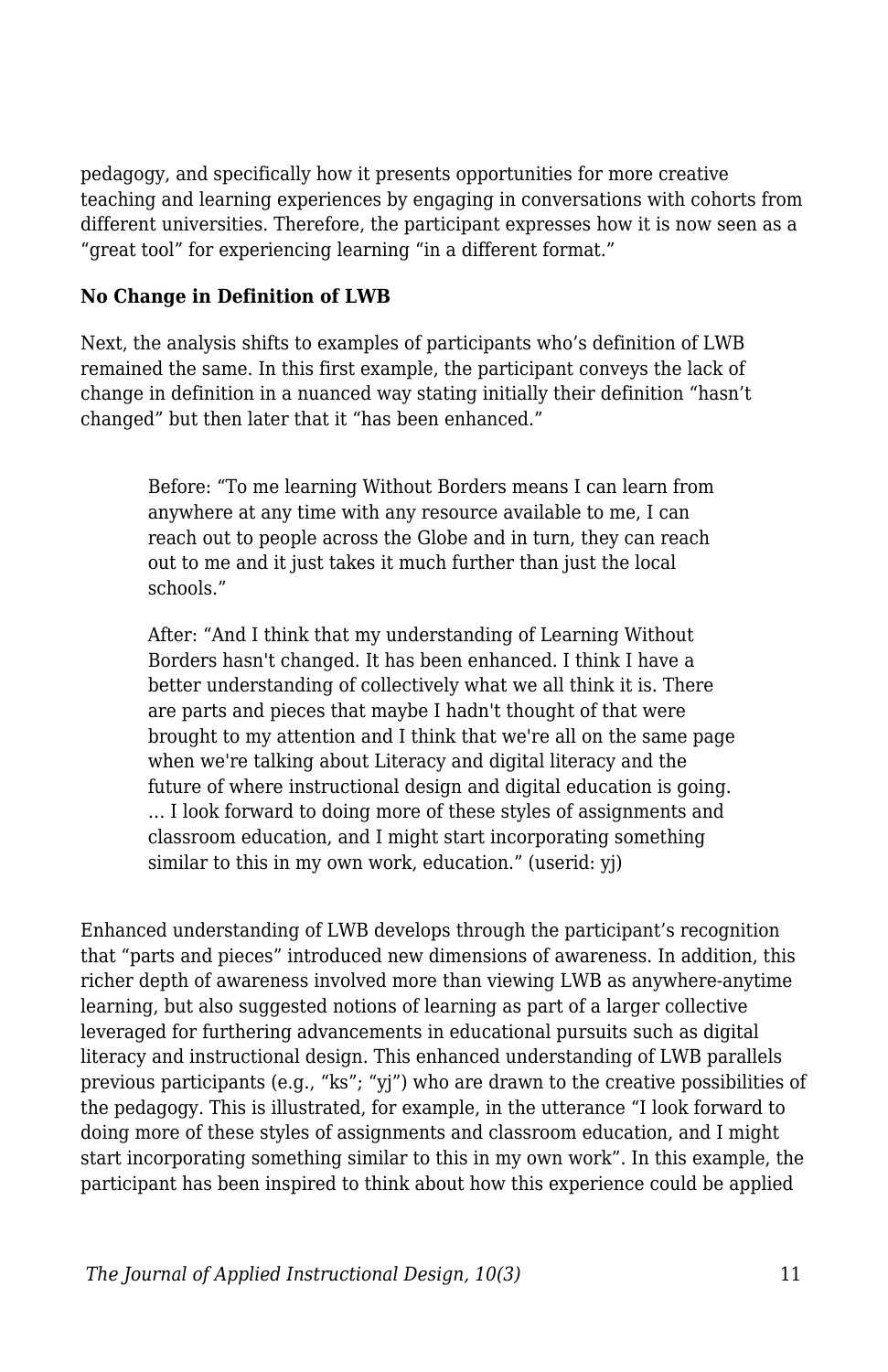to their own professional practice.

In the next example, the participant shared their definition of LWB through the lens of their job and related work:

Before: "Learning Without Borders to me means my customers which are our students at [name of university] as the production manager for [name of agency], we make videos for all of our online courses. So all the people that take the courses that watch videos they're watching the videos I make so all of the people that I work for basically are learning Without Borders. They're getting their degree all over the world through [name of university] and some of them might not ever set foot on campus at my alma mater."

After: "As far as my understanding of Learning Without Borders goes, it's remained the same basically been reinforced from other experiences I've had with other online classes. But getting past theories and actual practical use, I guess. As far as I am concerned as a student. It was just reinforcing things I've heard about but actually doing myself, I've just come to notice that. You know. Especially with as far as student community involvement goes where you are kind of building a community, people's responses to each other and videos and sharing thoughts and ideas so those are my thoughts."

This participant clearly conveys their definition of LWB has not changed. Their definition is an extension of what they already do in their professional work context. In addition, the participant uses variations of the word "reinforce" to show the high degree of overlap between the classroom learning experience facilitated by Flipgrid and other aspects of their professional and personal life. Also yielding worthwhile insights was comparing "before" and "after" statements. In the "before" statement, the participant's vision of LWB is transactional and unidirectional. The statement "they're watching the videos I make ..." includes little to no mention of any reciprocal dialogue with the audience to whom the video content is being shared. However, in the "after" definition, this participant revealed slight malleability in the definition by pointing to LWB as relating to "building a community" – an intrinsically dialogic function. The participant exhibits a small shift from a perspective on LWB less about the geographical movement of the communication and more about the dynamically moving social processes of "sharing thoughts and ideas" to facilitate the construction of a community.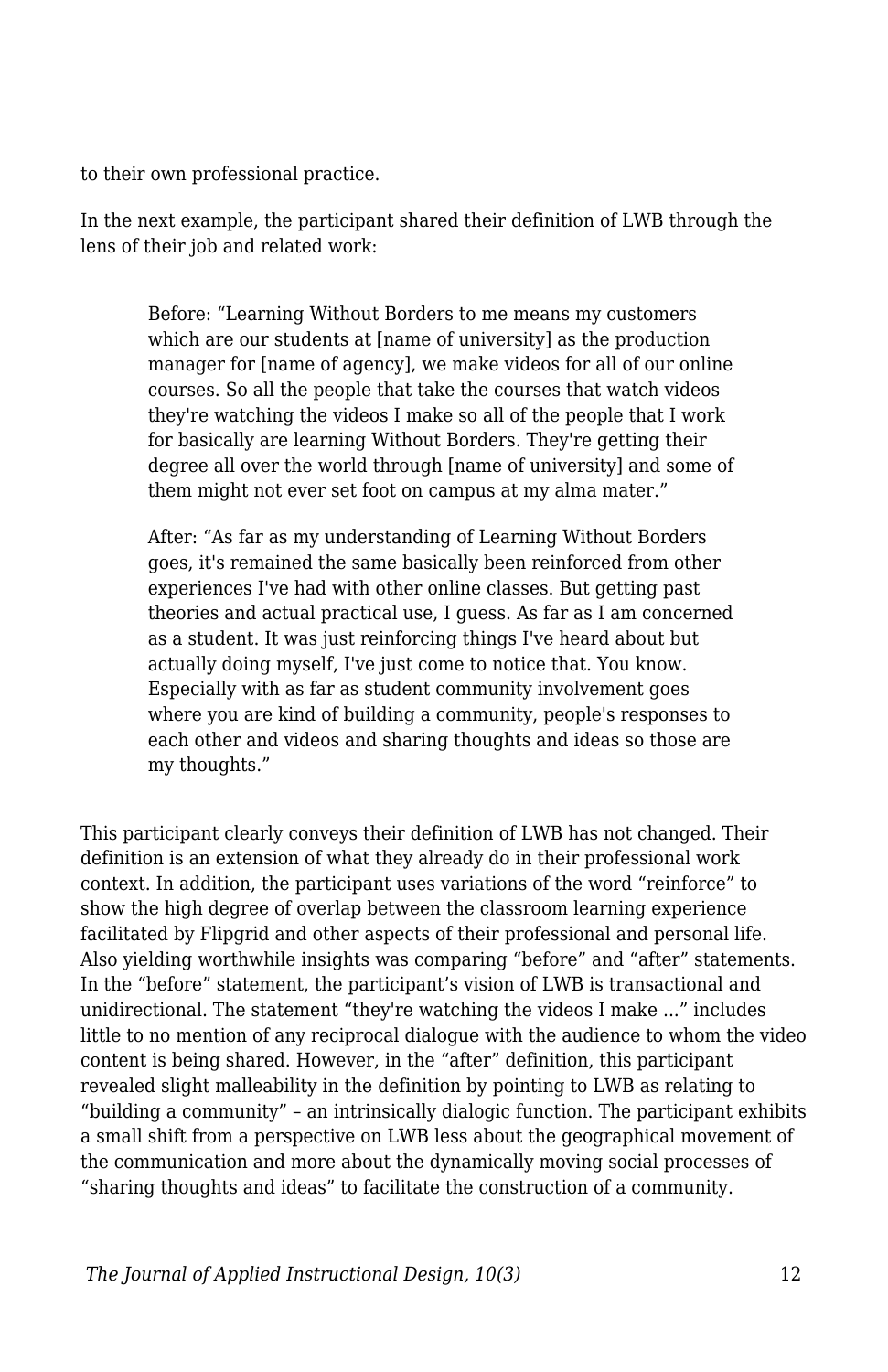In this last example, the participant envisions LWB through a philosophical lens, and while their philosophical perspective has not changed, the recent learning experience has prompted them to think about how it can impact their teaching practice.

Before: "Learning Without Borders to me just means thinking about learning more expansively more broadly, so for example, I've used Flipgrid with my students before to have had them record book reviews. But I never thought about using the discussion feature to have them communicate with each other, or to communicate with people in other places so maybe just thinking about even an existing tool using it in a new way."

After: "I think my basic idea of Learning Without Borders **has stayed kind of the same** [emphasis added] as far as Conceptualizing it. what I think this experience has done and **what has changed is I been able to take it from theory to practice as it were, and think about ways to use it in my classroom**. [emphasis added] It's very much more concrete and accessible so I've been thinking about ways to use Flipgrid in this way, with my students for example, to connect them with people and ideas, they wouldn't have access to otherwise. You know whether that's from other schools or just other parts of the country. You know it always thought before. You know learning Without Borders is. You know something wonderful that I should be doing, but it's probably very expensive and complicated. And now I see that it's it doesn't have to be".

Similar to some of the previous examples, this participant also adopts a nuanced perspective when it comes to expressing their thinking on the concept of LWB. On the one hand, they state their definition of LWB "stayed the same," yet they qualify this position by qualifying "kind of" (i.e., kind of stayed the same). The depth of this qualification becomes more evident as they describe how this learning experience inspired them to think how LWB can be transformed from an abstract, philosophical concept into practical application for teaching. Specifically, LWB expanded their thinking (e.g., "I never thought about using ...") about how LWB is realized through tools such as Flipgrid because the tool enables students to "communicate with people in other places." Another interesting detail surfacing in this participant's post-experience definition is how it has changed the participant's view of the cost or economics of implementing this type of learning experience. As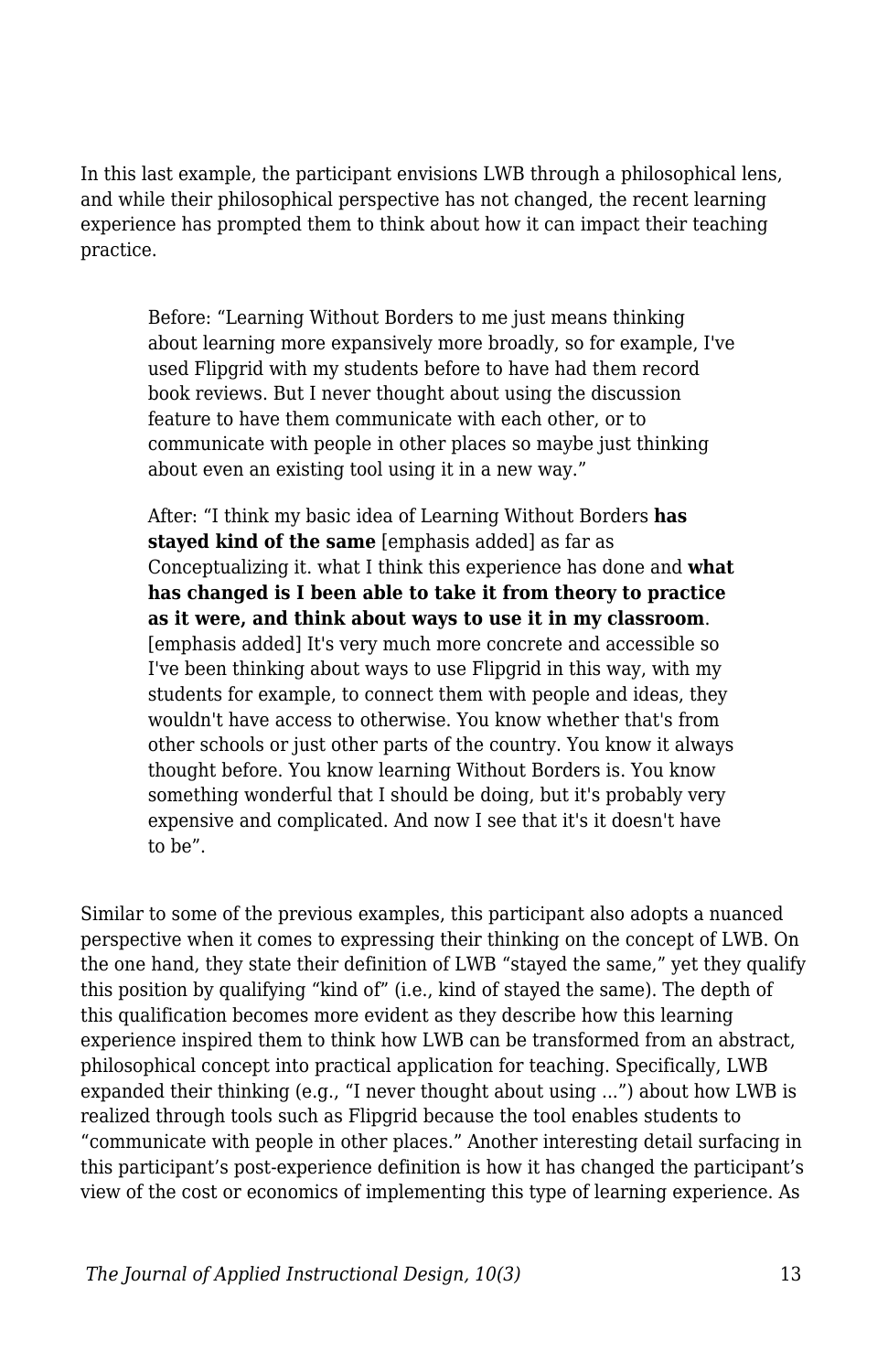Flipgrid is free to educators, the prior belief that LWB was a costly venture has become much less so. This, in turn, has reshaped their understanding of LWB as something that is a lofty philosophical principle to one that can

## **Discussion**

In general, students explained that while their definitions of LWB did not change dramatically, this experience did, however, prompt them to think about it in more deliberate and deeper ways. A key pattern emerging in this initial round of analysis was how students made the metacognitive connection between the general goal of the design activity and their own internal thought processes. One way in which this surfaced was when students described much appreciation for actually practicing the concept of LWB rather than just reading about it. These metacognitive reflections provided greater insights into students' overall receptivity of the experience.

From a somewhat different angle, students' reflections conceptualize the learning space as something not restricted to the physical classroom but rather extended by connections made through the Internet. Similarly, students' comments suggested recognition of a shift from seeing learning as occurring in one centralized location (e.g., classroom) to a distributed phenomenon mediated by social technologies such as Flipgrid. Other students commented directly on the partnership between the two different cohorts which signals students' willingness to extend the classroom beyond conventional boundaries. Finally, it was promising to see some participants talk about how the experience served as inspiration and encouraged them to try something similar in their own teaching practice.

## **Conclusions**

This study explored student responsiveness to using social web technologies as a tool for fostering dialogues across university boundaries (i.e., LWB). Overall, students found this experience to be a positive one and appreciated the opportunity to practice LWB rather than simply reading about it.

This study sought to address the primary issue of better realizing the potential for using social web technologies to foster learning connections beyond the boundaries of the conventional classroom cohort. Despite the often-cited promises of social web technologies to eliminate conventional boundaries, such as geography, many class-based learning communities remain housed within the safe boundaries of their respective educational institutions. Comparatively, little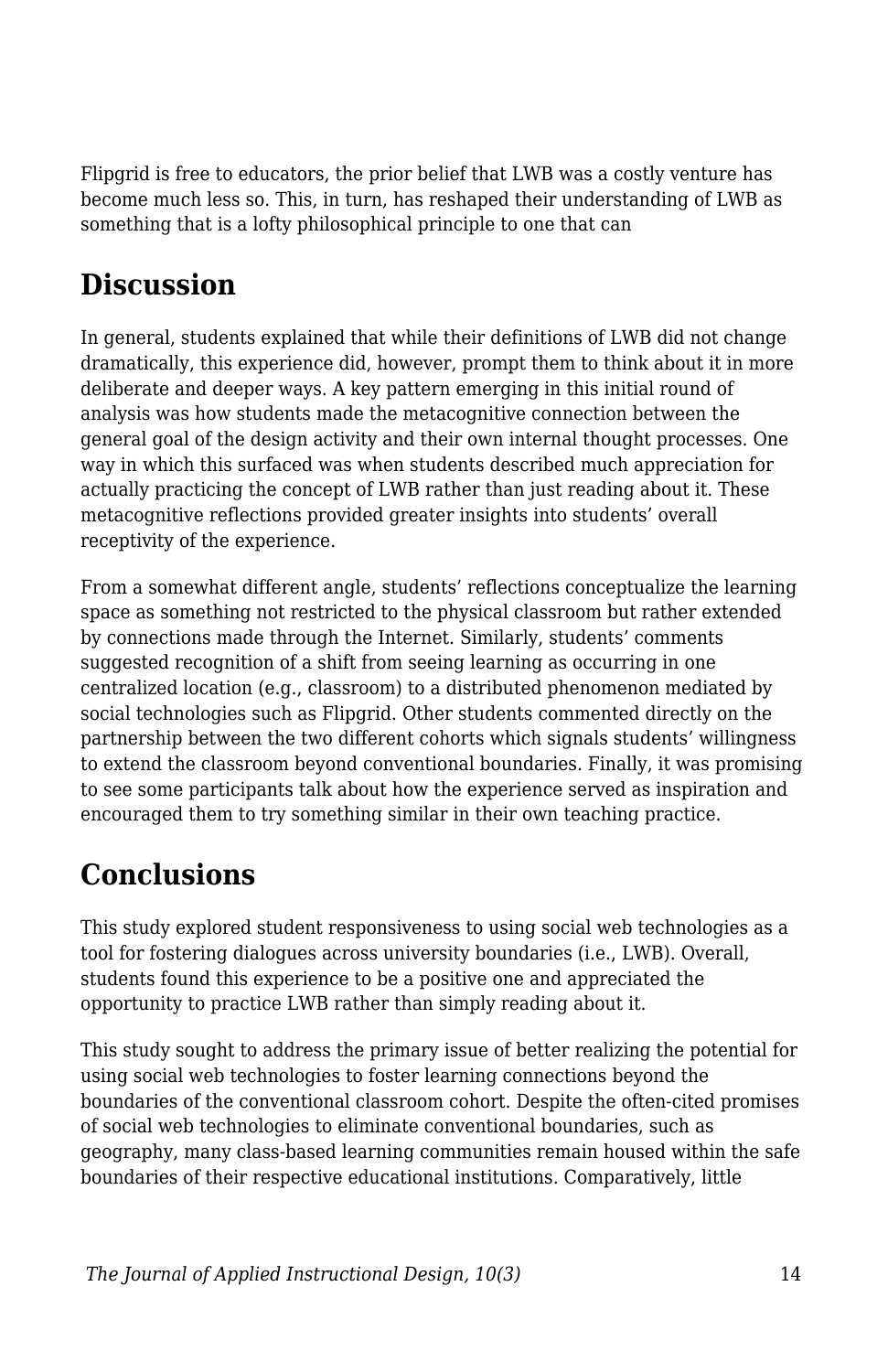progress has been made to expand the classroom boundaries to include and collaborate with students from other universities. One possible obstacle may be lack of rich media (e.g., video) to enhance meaningfulness of collaborative conversations. Another possible factor might be the logistics for coordinating an inter-cohort collaboration are too time-consuming or detract from the primary course content. However, the authors argue this type of inter-cohort learning experience can be adapted for any disciplinary area. Moreover, the social learning processes embedded within this experience proves immensely rewarding and complementary to student learning. Several participants pointed that they realized through participating in this project the value and the opportunity to practice LWB rather than simply reading about it. Similarly, Flipgrid represents a promising social technology tool for facilitating this type of inter-cohort communication.

In considering future paths of investigation, this study represents only initial steps towards exploring how to use computer-mediated discussion technologies in more creative ways. Similarly, this study raises a variety of questions to guide future investigations. Future questions guiding further research include:

- Are there certain disciplinary subject areas where these digitally-mediated inter-cohort learning communities show stronger evidence of success?
- Could digitally mediated inter-cohort learning communities encourage or promote higher levels of student engagement? Agency?
- How would a study such as this change if the length of engagement was longer or more frequent?
- How would a study such as this change if participants were asked to assess the experience either privately with the instructor or more publicly through social media?
- In what ways could the designs of these inter-cohort learning community experiences be shared and developed as Open Educational Resources (OER) and/or as exemplars of Open Pedagogy?
- How would the nature of the conversations among the cohorts change if the primary discussion mechanism was something other than an article? For example, what if students shared a personal artifact that had special meaning to them?
- How would a study such as this change if a different technology was used such as for example the synchronous, audio platform, Clubhouse?

These options only scratch the surface of what is possible for future avenues of exploration. While educational research has generated a substantial body of research on learning communities, most of it is restricted to traditional classroombased cohorts. This study aims to advocate for using the affordances of social web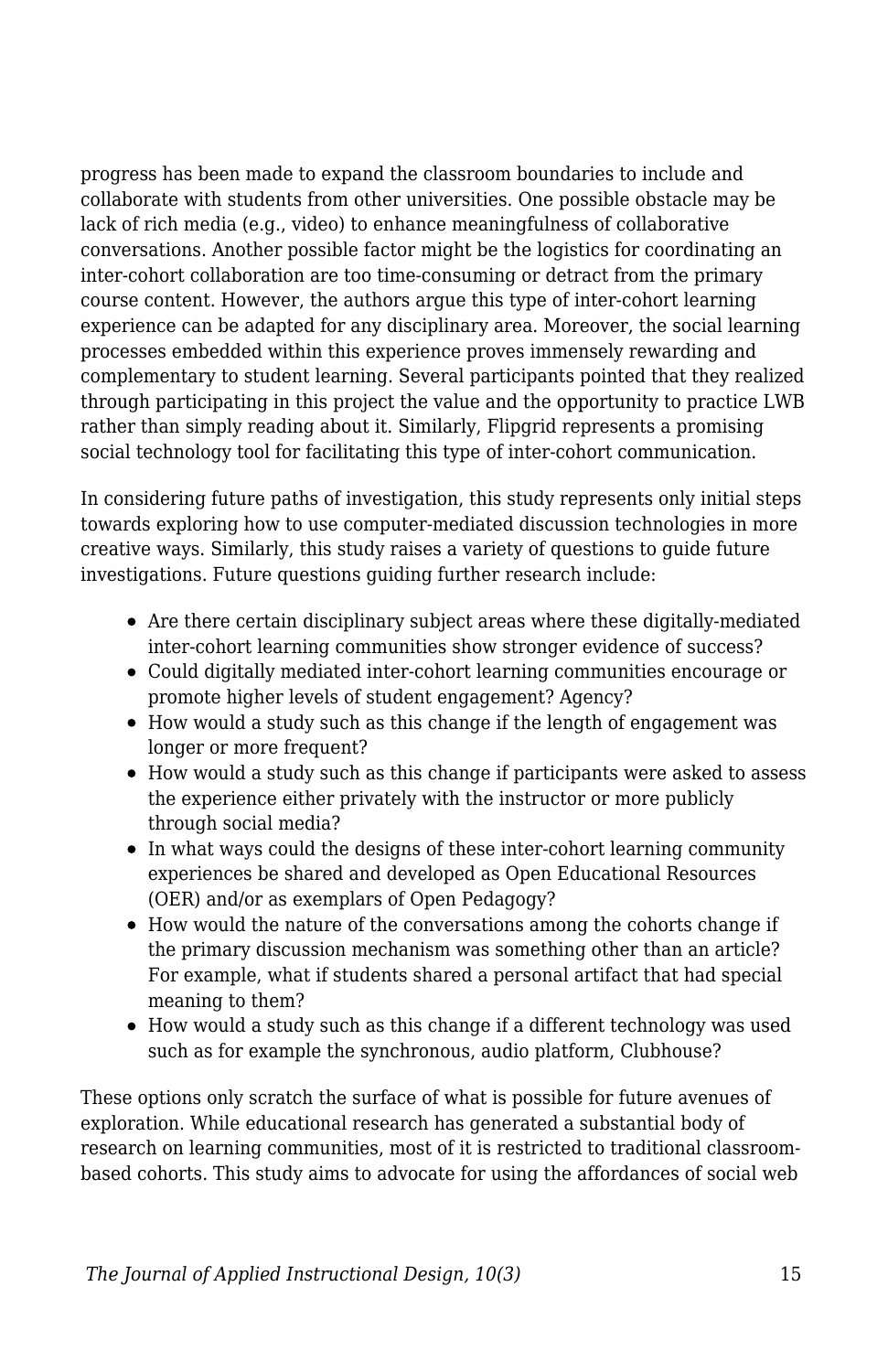technologies to build inter-cohort learning communities to encourage students and faculty to move beyond the safe comforts of traditional boundary.

## **References**

- Asino, T.I. , & Tietjen, P. (2018, June 27). Making Learning Without Borders a Reality. Educause Review. Retrieved from https://er.educause.edu/blogs/2018/6/making-learning-without-borders-arealit y
- Asino, T.I. (2015). The future of our field. TechTrends, 59(20). https://doi.org/10.1007/s11528-014-0816-8
- Barab, S. (2014). Design-based research: A methodological toolkit for engineering change. In e. In K. Sawyer (Ed.), The Cambridge Handbook of the Learning Sciences, Second Edition (pp. 151–170). Cambridge University Press.
- Brady, A. K., & Pradhan, D. (2020). Learning without borders: Asynchronous and distance learning in the age of COVID-19 and beyond. ATS Scholar, 1(3), 233-242. https://doi.org/10.34197/ats-scholar.2020-0046PS
- Brown, C., Davis, N., Sotardi, V., & Vidal, W. (2018). Towards understanding of student engagement in blended learning: A conceptualization of learning without borders. In M. Campbell, J. Willems, C. Adachi, D. Blake, I. Doherty, S. Krishnan, … J. Tai (Eds.), Open Oceans: Learning without borders. Proceedings ASCILITE 2018 Geelong (pp. 318–323). [https://edtechbooks.org/-oyGU](https://2018conference.ascilite.org/conference-proceedings/)
- Chen, B. (2019). Designing for networked collaborative discourse: An UnLMS approach. TechTrends, 63(2), 194-201. https://doi.org/10.1007/s11528-018-0284-7
- Cobb, P., Confrey, J., DiSessa, A., Lehrer, R., & Schauble, L. (2003). Design experiments in educational research. Educational researcher, 32(1), 9-13. https://doi.org/10.3102/0013189X032001009
- Cox, C. L., Lenahan, S. M., Devine, P. S., & Linos, P. K. (2008). Learning without borders: Qualitative exploration of service-learning. Science Education and Civic Engagement 10(2) 16 - 25
- Flipsen, N. A., van der Weide, T. P., van Reijswoud, V., & Ssozi, F. (2009). Learning without borders: Community based learning in a development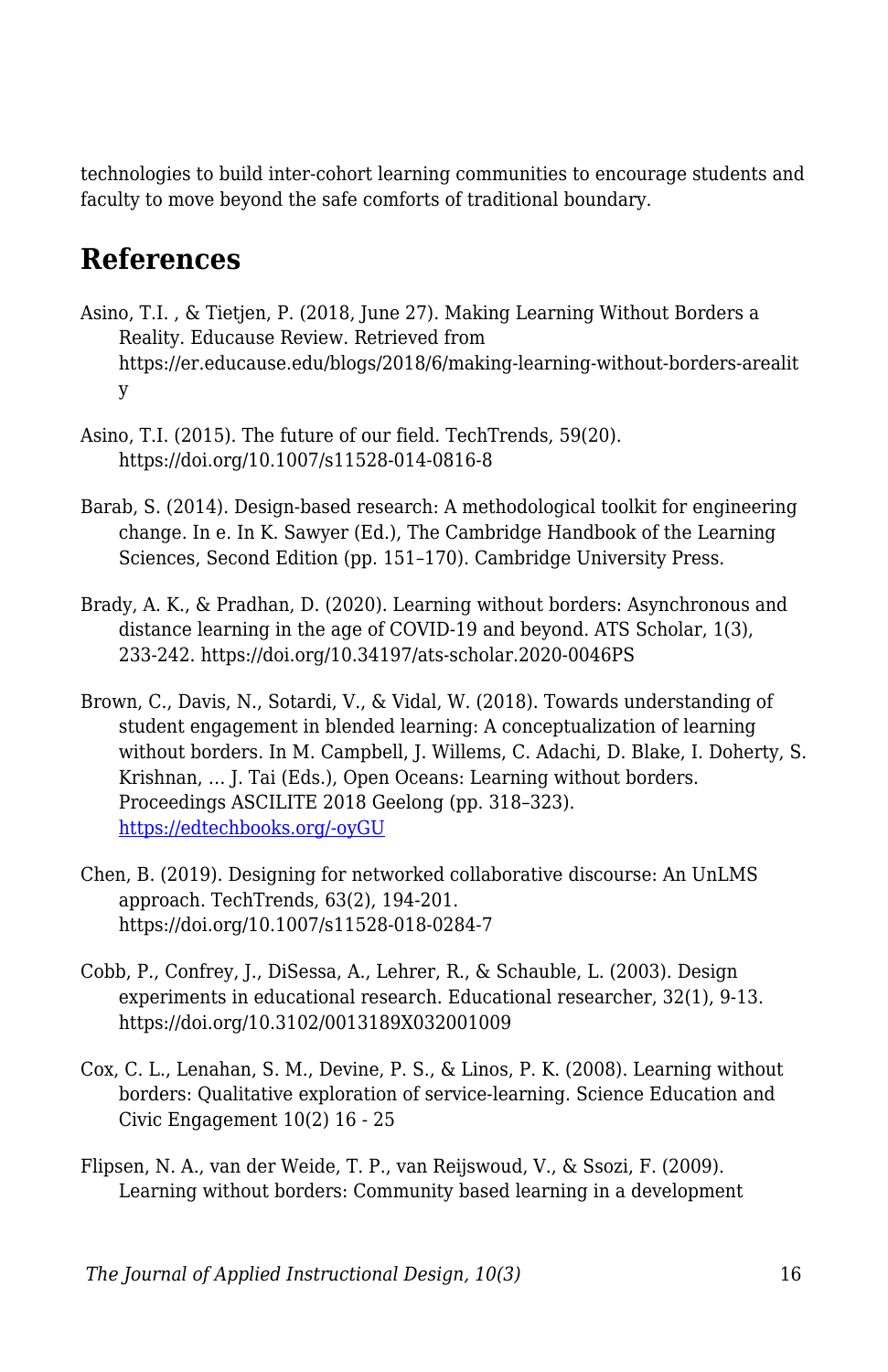setting. In Proceedings of the Engineering Education and Educational Technologies (EEET 2009), Orlando, FL, (pp. 303-308).

- Kirkup, S. (2015). Learning without borders. Long Island Business News. [https://edtechbooks.org/-Sefb](http://argo.library.okstate.edu/login?url=https://www.proquest.com/trade-journals/learning-without-borders/docview/1749888828/se-2?accountid=4117)
- Livshits, I., & Vasilyev, V. (2013). Concept of the International Project University "Learning without borders." In ETOP 2013 Proceedings, M. Costa and M. Zghal, eds., (Optical Society of America, 2013), paper EWD5.
- Medina, V. G., & Todd, R. J. (2017, August). Building a wall of digital safety: A passport for learning without borders. In: Proceedings of 46th Annual International Conference and 19th International Forum on Research, pp. 179–195. DOI: https://doi.org/10.29173/iasl7164
- Mott, J., & Wiley, D. (2009). Open for Learning: The CMS and the Open Learning Network. In Education, 15(2). Retrieved from [https://edtechbooks.org/-yHNEw](http://ineducation.ca/ineducation/article/view/53)
- West, R. E., & Williams, G. S. (2017). "I don't think that word means what you think it means": A proposed framework for defining learning communities. Educational Technology Research and Development, 65(6), 1569–1582. [https://edtechbooks.org/-sLk](https://doi.org/10.1007/s11423-017-9535-0)
- Zhang, H., Everett, J., & Tryner, J. (2013). Service Learning Without Borders Turning Peanut Shells to Fuel Briquettes in the Gambia. Paper presented at 2013 ASEE Annual Conference & Exposition Proceedings, Atlanta, Georgia. [https://edtechbooks.org/-SpUr](https://doi.org/10.18260/1-2--22449).